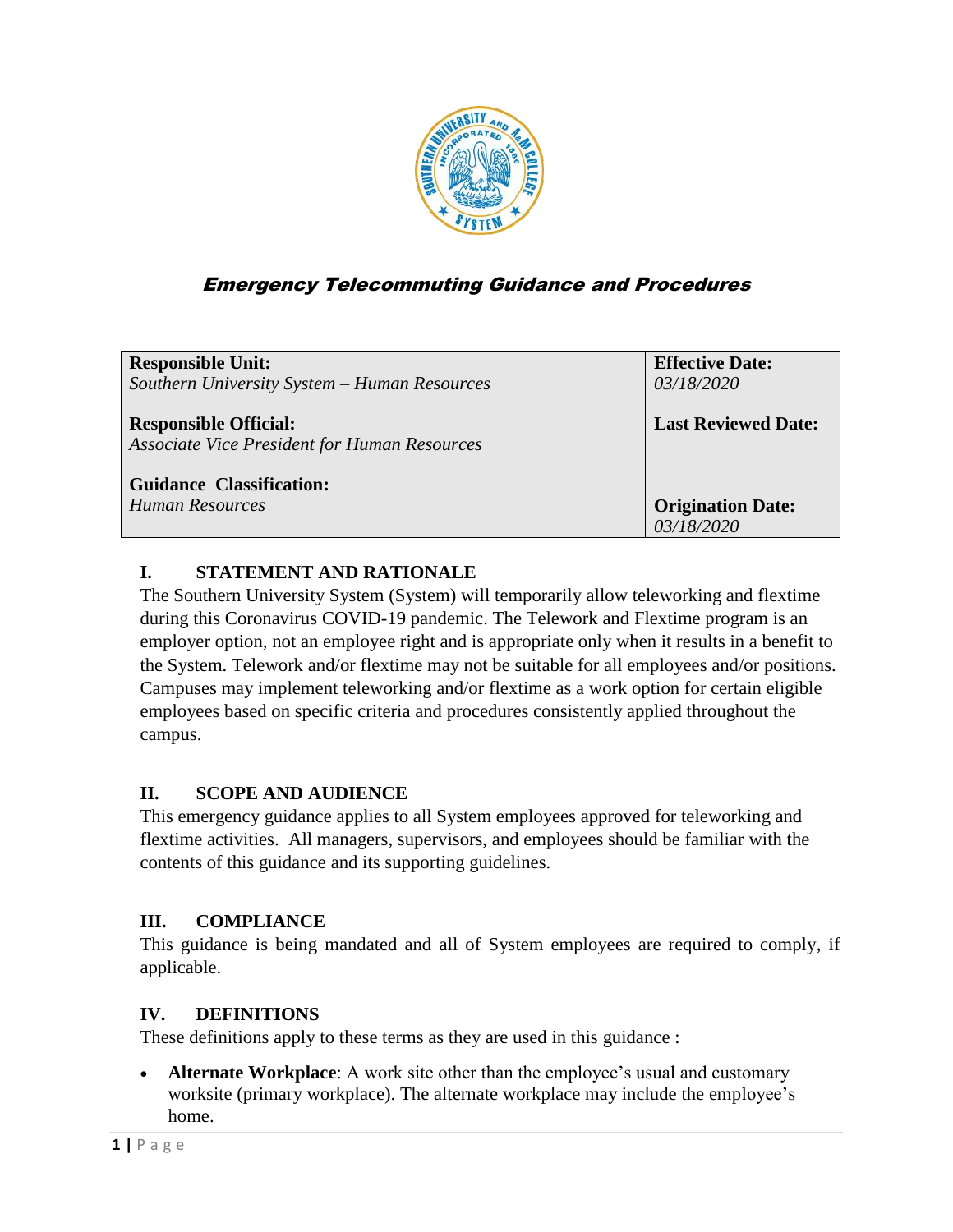- Core Operating Hours: Each institution may establish operating hours according to the operating needs of the institution during which all full-time employees are expected to work a minimum of forty (40) hours in a workweek. Core hours, which are a subset of operating hours, are the time period during which all regular professional/administrative and staff employees will normally be expected to be present. During this time, all offices are to be open for business, unless administratively and/or programmatically unfeasible. All offices are to be adequately staffed to transact business during these hours and to provide the necessary and appropriate services. An employee's flexible schedule will always include the core hours to facilitate the scheduling of institutional business.
- **Eligible Employees**: An employee, in an eligible position, who has been identified by the employee's supervisor as satisfactorily meeting performance standards, terms, and conditions of employment of their position. The employee shall have no active formal disciplinary actions on file for the current or immediately preceding review period.
- **Eligible Positions**: A position having measurable quantitative or qualitative resultsoriented standards of performance that is structured to be performed during a work period that may vary from the core work hours established for a department or school. For teleworking, the position must be structured to be performed independently of others and with minimal need for support and can be scheduled at least one day a pay period to participate in teleworking without impacting service quality or organizational operations. The eligibility of a position for teleworking or flextime may change depending on circumstances.
- **Flextime**: A work period that may vary from the core work hours established for a department or school. Work schedule will include the core hours established by the institution, with the start and end times varying to ensure a forty (40) hour work week. Sample options for flextime, assuming the core hours are 9:00 a.m. to 4:00 p.m., may include 7:00 a.m. to 4:00 p.m. with one  $(1)$  hour for lunch, 7:30 a.m. to 4:00 p.m. with thirty (30) minutes for lunch, 8:00 a.m. to 4:30 p.m. with thirty (30) minutes for lunch, or 8:00 a.m. to 5:00 p.m. with one (1) hour for lunch. Four (4) ten (10) hour days may also be considered by the manager when feasible for the department and position.
- **Flextime Agreement**: The flextime agreement documents the mandatory policies in effect and the results of any other agreements between the supervisor and the flextime worker. The agreement must be signed by both parties prior to the start of flextime, agreeing that both parties will abide by the terms and conditions of flextime. The agreement must be reviewed and renewed at least annually to ensure that the guidelines for participating in the program indicate continued eligibility and are well understood. A supervisor may elect to revise the agreement when a need arises. In addition, the flextime agreement should be reviewed and revised if necessary when there is a change in supervisor, job responsibilities, or change in work circumstances or performance. The agreement must have a place where the employee acknowledges that he or she has read and agreed to the terms of the guidance and items listed in the agreement. Any employee who is approved for flextime must sign a Flextime Agreement.
- **Primary Workplace**: The teleworker's usual and customary workplace.
- **Teleworker**: A person who for at least one or more days in a particular pay period works at home, or a satellite office, to produce an agreed upon work product. All teleworkers should complete the telework agreement and training. A teleworker is not a mobile worker.
- **Teleworking**: Working at a location other than the employee's usual and customary workplace.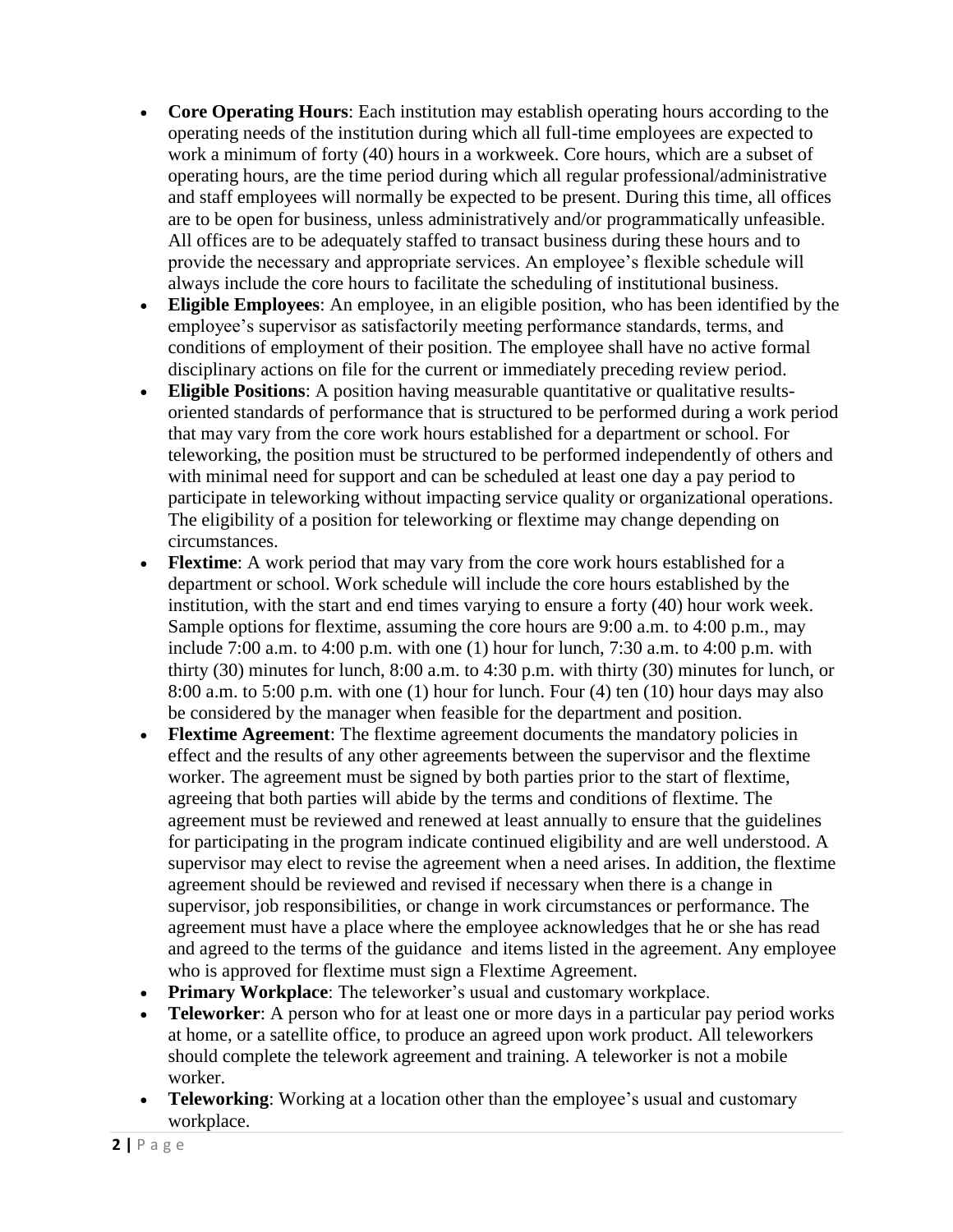**Teleworking Agreement**: The signed document that outlines the understanding between the agency and the employee regarding the teleworking arrangement. The teleworker agreement documents the mandatory policies in effect and the results of any other agreements between the supervisor and the teleworker. The agreement must be signed by both parties prior to the start of telework period agreeing that both parties will abide by the terms and conditions of teleworking. The agreement must be reviewed and renewed at least annually to ensure that the guidelines for participating in the program indicate continued eligibility and are well understood. A supervisor may elect to revise the agreement when a need arises. In addition, the teleworking agreement should be reviewed and revised if necessary when there is a change in supervisor, job responsibilities, or change in work circumstances or performance. The agreement must have a place where the employee acknowledges that he or she has read and agrees to the terms of the guidance and items listed in the agreement. Any employee who teleworks must sign a Telework Agreement.

## **V. IMPLEMENTATION PROCEDURES**

### **Overview**

Telework and/or flextime may not be suitable for all employees and/or positions. System campus may implement teleworking and/or flextime as a work option for certain eligible employees based on specific criteria and procedures consistently applied throughout the campuses. Campuses will be responsible for designating the positions which will be authorized to approve telework or flextime arrangements. Chancellors, Deans, Vice-Chancellors, Directors, Department Chairpersons, or other management personnel authorized by a campus to approve telework or flextime (shall hereinafter be referred to as the Telework or Flextime Manager for the purposes of this guidance ).

Telework or Flextime Managers who choose to consider telework for employees shall be responsible for the following:

- 1. Establishing expectations for and monitoring of employee performance;
- 2. Identifying eligible positions suitable for telework;
- 3. Identifying eligible employees;
- 4. Determining if office-like space is required;
- 5. Determining if equipment will be provided to the employee to use at home;
- 6. Establishing how the teleworker will maintain regular contact with office coworkers and supervisors;
- 7. Determining how the department will handle restricted access materials, security issues, and taking electronic or paper records from the primary work place;
- 8. Ensuring that practices are consistent and compliant with state, and System guidance and state and federal law in the use of technology;
- 9. Delivering telework training to employees;
- 10. Ensuring that individual work schedules and reporting for non-exempt employees are in compliance with FLSA regulations and guidance ;
- 11. Ensuring that each employee's request to telework is considered in relation to the department's operating and customer needs;
- 12. Requiring a Teleworking Agreement.